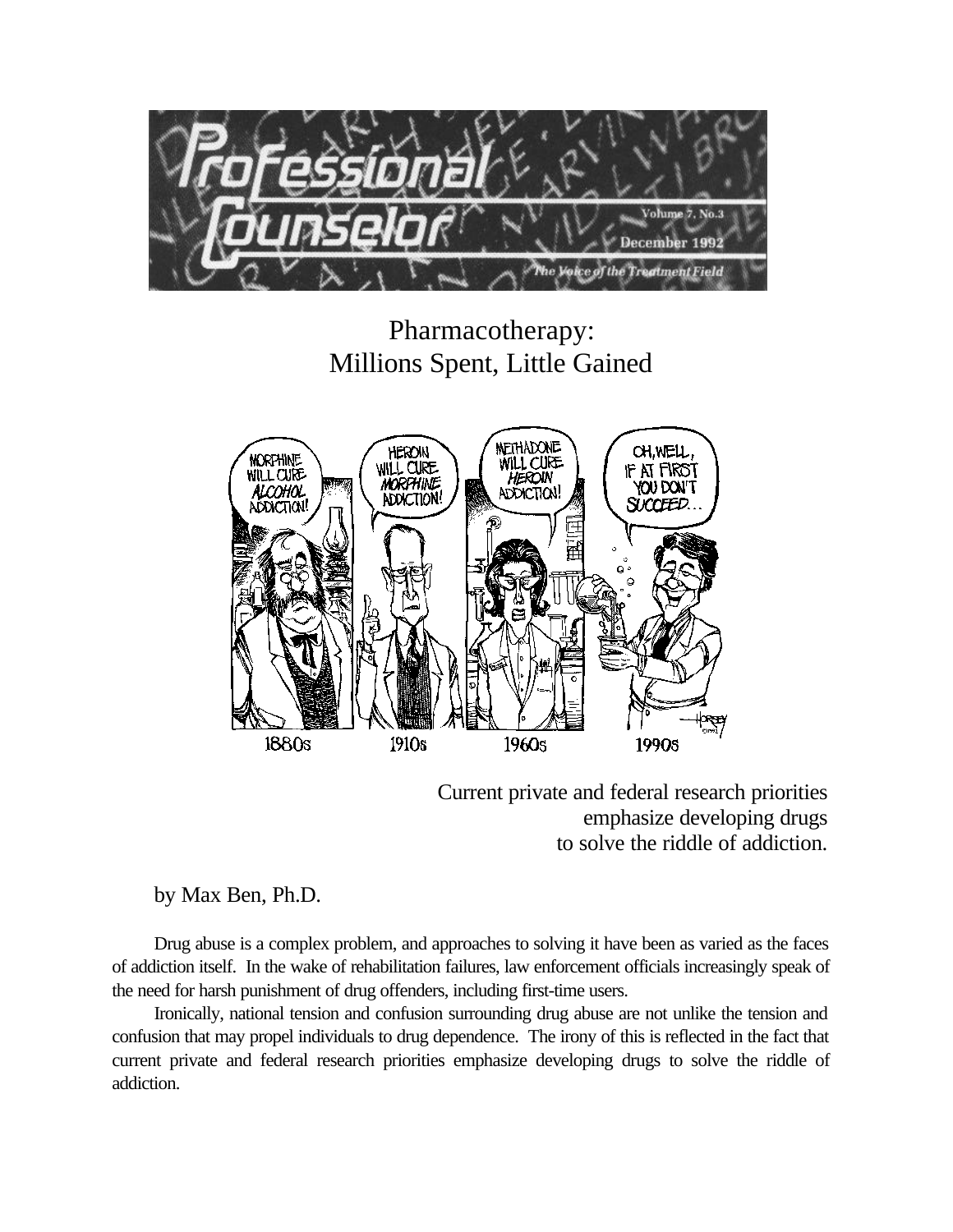In a September 1989 *Science* article, senior officials of the National Institute on Drug Abuse (NIDA) and pharmaceutical executives spoke enthusiastically of a "Manhattan Project for chemists" in the war on drugs. This apparent determination that drug development is the most promising approach to the nation's drug abuse problem has been mirrored in a series of actions by Congress, thus infusing a political component in attacking the basic problem of drug addiction.

These events have received little public attention or scrutiny, yet the hundreds of millions of taxpayer dollars being proposed for pharmacotherapy addiction research will, to a large extent, define the type of treatment available to the population in the immediate future. Given the uncertain history of pharmacotherapy as a treatment for addiction, the lack of responsible debate is inexcusable.

## **A strategy for the 1990s**

On Dec. 13, 1989, the U.S. Senate Judiciary Committee, chaired by Joseph Biden (D-DE), released a report titled "Pharmacotherapy: A Strategy for the 1990s." The executive summary states, "Any idea, any program that might help drug users conquer their addiction must be explored."

However, the report is not specific about which ideas deserve further exploration and recommends that \$1 billion be spent on pharmacotherapy research to help drug users over the next 10 years. An effort of such magnitude might be justified on the basis of a verified research breakthrough, but the document unfortunately does not offer convincing evidence along these lines.

In fact, a section on the "Definition of Addiction" states, "The National Institute on Drug Abuse does not yet have a standard definition of addiction for research purposes." Given this admission, it is unclear why NIDA (or pharmacotherapy supporters in Congress) would recommend vigorous pursuit of a chemical cure for addiction. Moreover, a discussion several pages later of private sector reluctance to do pharmacotherapy research states, "the scientific community currently has a limited knowledge of how chemicals affect the nervous system."

Is this a sufficient foundation for "Manhattan Project"? In common-sense terms, a much better case could be made for investing \$1 billion in job training and career counseling for inner-city residents.

#### **The legislative trail**

The Judiciary Committee recommendations for funding pharmacotherapy research were incorporated into Senate Bill 2649, the Drug Abuse Treatment an Improvement Act of 1990. In addition to providing funds for research into blocking the effect of illicit drugs through pharmacotherapy, S. 2649 proposed the development of medications to "prevent under certain conditions, the initiation of drug abuse." If any provision deserved more debate, it certainly is the clause that suggests giving drugs to people who don't use drugs in the hope of prevention them from becoming drug abusers. No action was taken on the bill in 1990.

In June 1991, Sen. Edward Kennedy (D-MA) introduced a bill (S. 1306) that called for the restructuring of the Alcohol, Drug Abuse, and Mental Health Administration (ADAMHA). In addition to calling for the establishment of a "Medication Development Program" to be funded through the year 2000, Kennedy's bill suggested that federal research programs in the area of mental health and substance abuse be placed under the direction of the National Institutes of Health (NIH). It also proposed that ADAMHA be reorganized as the Alcohol, Drug Abuse, and Mental Health Service Administration to oversee mental health and substance abuse service programs.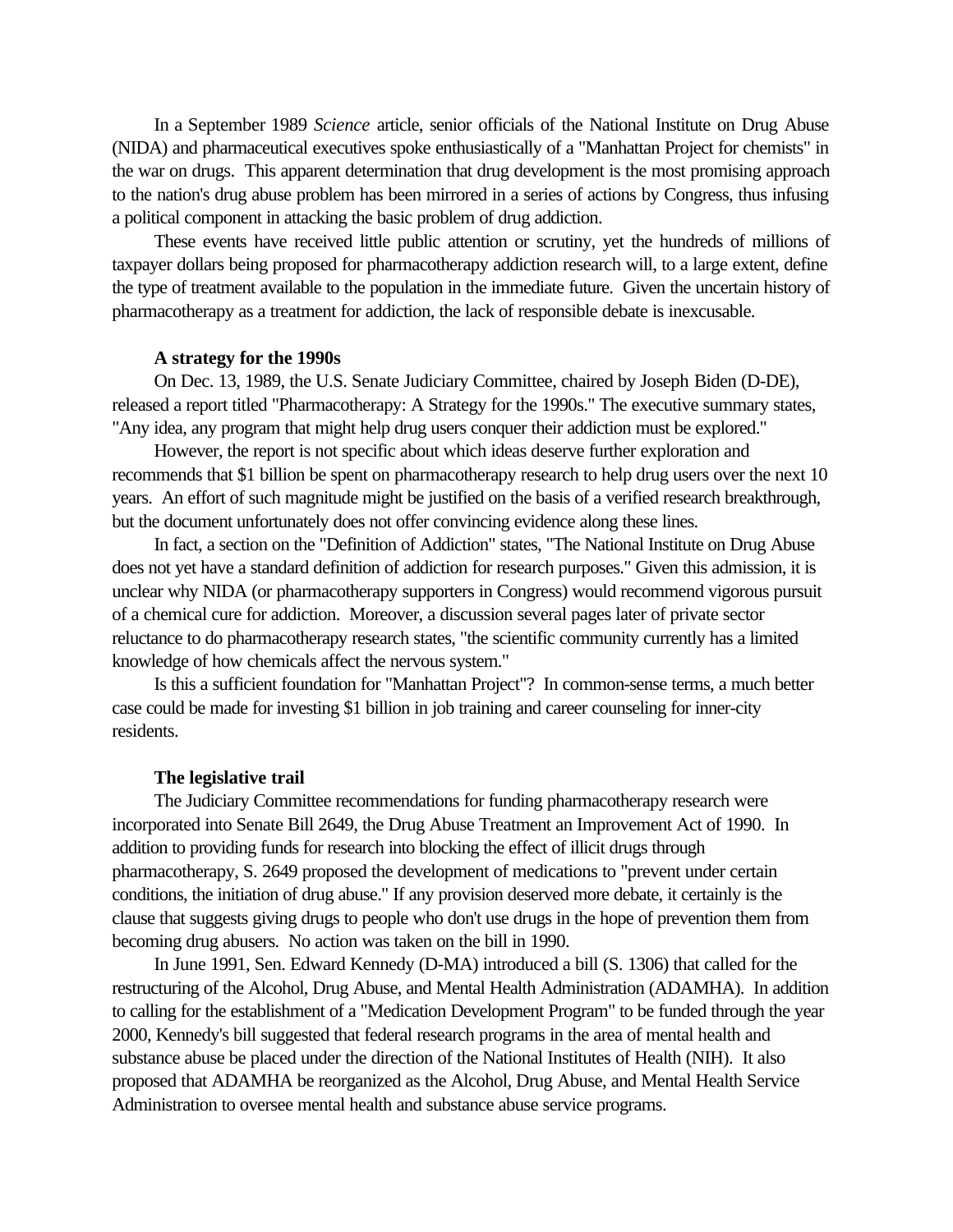*Science* magazine (April 24, 1992) reported that the reorganization plan grew out of a Bush Administration promise to protect ADAMHA research programs "by putting them together with those of NIH, rather than forcing them to compete for scarce funding with politically popular mental health and substance abuse programs. "

A July 1991 conference report from the Senate Committee on Labor and Human Resources offered the following explanation of the need for the proposed reorganization:

*"It might seem logical to keep research and services under the same roof in order to facilitate 'technology transfer,' the process by which research findings are applied in the field. In practice, however, the research and service enterprises are so different that they cannot be effectively administered in one agency. Researchers and service providers share a common goal, but they speak a different language and thrive in different professional cultures. "*

This passage raises disturbing questions as to just how far afield research utilizing a medications approach could go. Does it not need to be concerned with the experiences, needs, and practices of service providers? If research and service communities are already unable to coordinate their efforts, it would appear that an organizational separation of their activities would aggravate the problem. Again, rational debate is in order.

The language of S. 1306 was amended in two subsequent conference reports from the House. The final conference report (June 3, 1992) was approved by the Senate on June 9, and by the House on July 1 by a 358-60 vote.

In the version of the bill that has now become law, the Medications Development Program is funded only through fiscal year 1994 (rather than 2000); its allocation for fiscal year 1993 is \$85 million; for 1994, \$95 million. These appropriations are in addition to the NIDA budgets for fiscal years 1993 and 1994-\$440 million and "such sums as may be necessary," respectively.

### **Drug substitution: The revolving door**

For more than a century, physicians have advocated substituting supposedly benign (or at least "less harmful") drugs to prevent or halt the destructive course of addiction. Time and again, these remedies have failed to meet expectations, and often they led to new addiction and in some cases, serious social problems prevailed.

In the late 19th century, morphine was advocated as a solution to alcohol abuse. "Is it not the duty of a physician when he cannot cure an ill, when there is no reasonable ground for hope that it will ever be done, to do the next best thing—advise a course of treatment that will diminish to an immense extent great evils otherwise irremediable?" observed *the Cincinnati Lancet-Clinic* in 1889. "The use of morphine in the place of alcohol is but a choice of evils, and by far the lesser."

The realization that morphine abuse had itself become a considerable social and medical problem led to the search for less addictive drugs. A promising so-called substitute was found. "Heroin will take the place of morphine without its disagreeable qualities," Dr. Maurice B. Ahlborn wrote in the *New York Medical journal* in the summer of 1901. "There seems to be no craving for the heroin awakened by its continual use, as the subsequent gradual withdrawal after its substitution has been attended with no particular craving."

With today's knowledge, it is obvious that heroin would prove to be addictive. In the 1960s, methadone was offered as the panacea to the plague of heroin addiction. For years, methadone appeared to be a true pharmacotherapeutic success, yet the passage of time has raised serious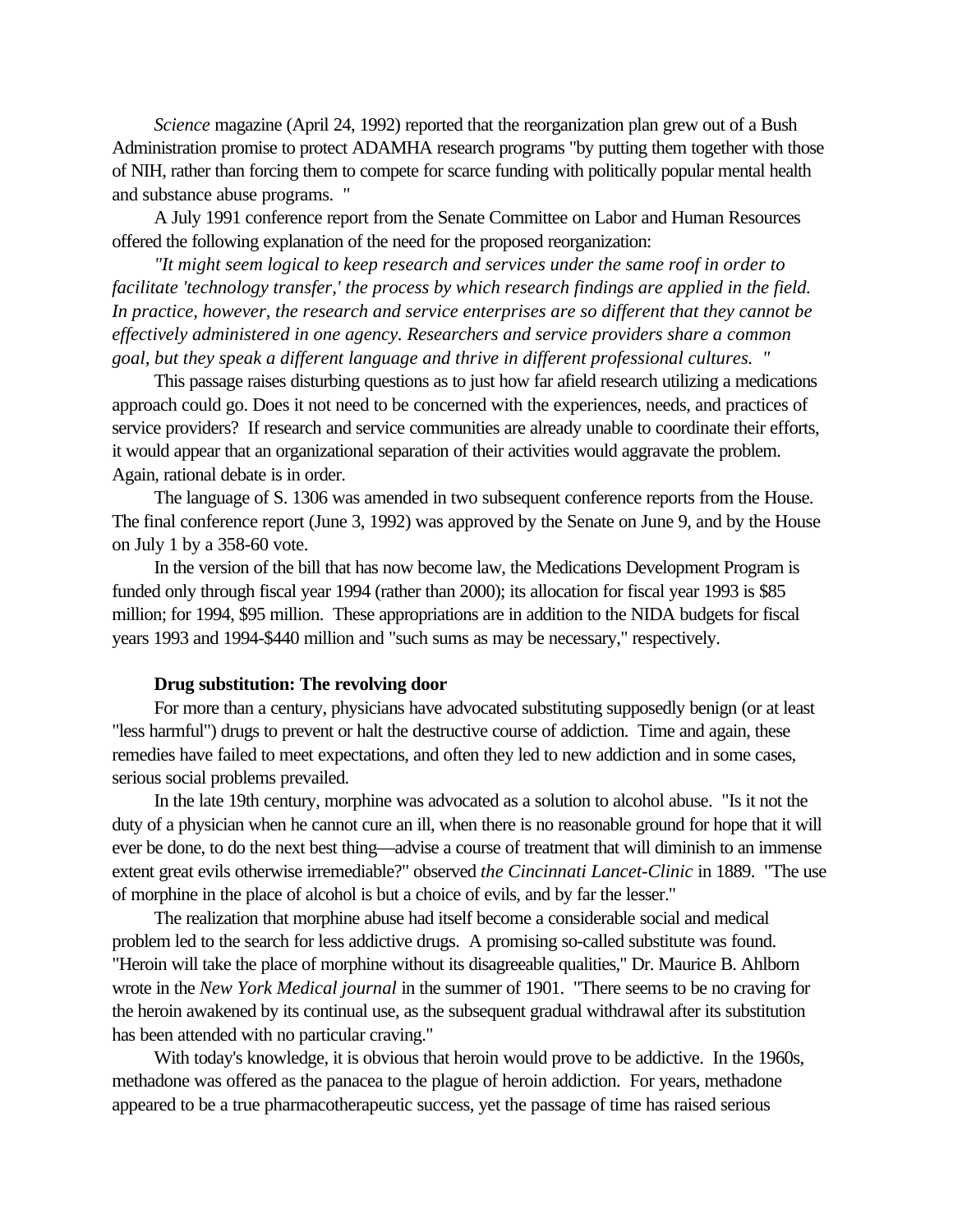questions about its merits. Treatment specialists have found that weaning addicts away from methadone can be just as difficult as heroin withdrawal—in many cases more difficult. Perhaps this should not be surprising: methadone use, or "maintenance," was originally intended by many to continue throughout an addict's life.

However, evidence exists that some addicts use methadone in addition to heroin, rather than as a substitute for it. A NIDA monograph, "Drug and Alcohol Abuse," examined the patterns of multiple drug use in 1,544 cases from the National Drug/Alcohol Collaborative Project:

*"Regular users of illegal methadone appear to the most involved with other drugs in that some 91.3 percent are also regular users of heroin; more than half are also regular users of cocaine, alcohol, and marijuana; and more than 40 percent are also regular users of other opiates and barbiturates. "*

The monograph also ranked illegal methadone users as most likely (55 percent) to commit crimes to support their habit. Like morphine and heroin, methadone has undergone a metamorphosis from "prescribed medicine" to illicit substance.

As long ago as 1975, the *International Journal of Pharmacology* noted*,* "It must not be forgotten that methadone is a powerful narcotic analgesic (slightly more powerful than heroin) with an addiction liability all its own ... In fact, some addicts readily admit that they prefer methadone as their drug of abuse. " According to the Bureau of justice Statistics report, "Drug Use and Crime, " "heroin, methadone, cocaine, LSD, and PCP are classified as major drugs based on their addictive nature, high cost, and the legal penalties for their use and sale. "

Despite this history, the search for pharmacotherapeutic agents (such as clonodine) for use in "detoxification" of individuals dependent on methadone has continued—without success.

#### **Alternative approaches**

The federal government's determination to spend hundreds of millions of dollars on punitive measures and medications development—despite a century of failed efforts along this line—does not have unqualified support in the drug rehabilitation field. Though many researchers and treatment professionals agree that addiction has a physiological component, not all agree that substitute drugs per se are the answer to this problem.

Joan Matthews-Larson, MD, CCDP, is founder and executive director of the Health Recovery Center, a Minnesota based treatment program that emphasizes biochemical repair and restoration of body systems. "I was really enthusiastic in the '60s, when a whole issue of the *New Yorker* was devoted to a woman doctor's findings on how she could handle heroin addicts," she recalled. "They'd go on methadone, and that would be the end of it. But after seeing it up close, it isn't the end at all. They're on another drug; their nervous system and the damage that's been done from their drug addiction are still causing them a lot of misery. They're not stable; there's been no repair at all."

In reviewing hundreds of studies of the success rates of treatments that do not address biochemical factors, Larson found that the mean rate of abstinence was 22 percent. By comparison, a long-term follow-up study of graduates of her program found "abstinent and stable" results at one to three-and-a-half years for 81 percent of the graduates. "it keeps hovering around chance, no matter what you do, until you move into treating a physical disease with some physical tools," she said.

Alfred Libby, Ph.D., director of the Libby Institute, also has had success by restoring the chemical balances of the body. "When I originally published in 1977, we came up with a word that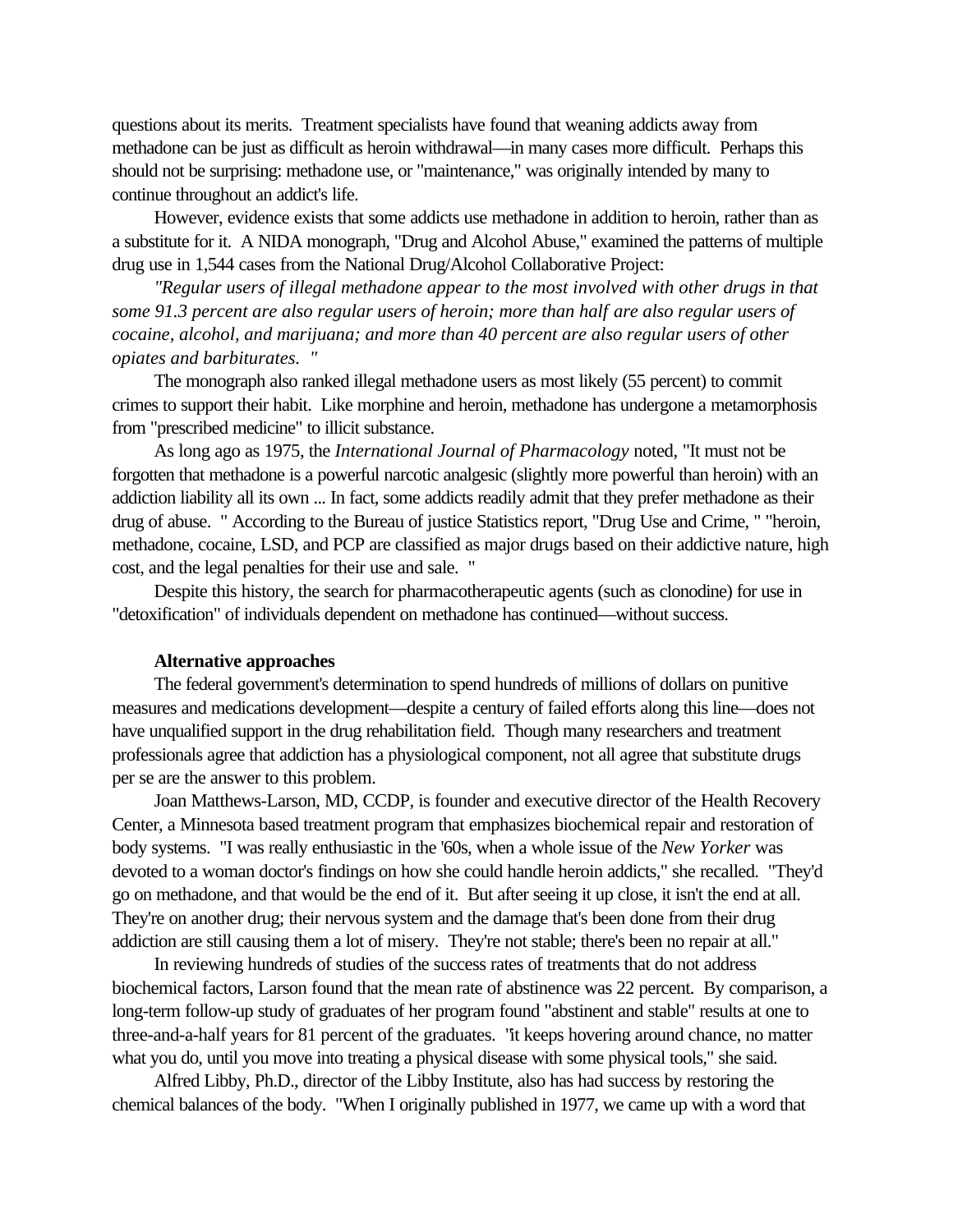applies very succinctly to the drug and alcohol patient: 'Kwashiorkor.' It's from an East African dialect. It means that they're literally starving to death from protein malnutrition."

Using such tools as ascorbic acid and amino acids, Libby addresses these physiological deficiencies. "Traditional medical people ignore this altogether, because they're looking for the 'magic bullet,' for an application that introduces foreign toxins into the system, further complicating the problem. If you supply the body the right substances in the right amounts and at the right time, at the cellular level, the body will repair itself."

Research chemist Richard Dan, Ph.D., is president and CEO of Diatech, Inc., in New Hampshire. "There's a tendency in certain sectors of the scientific community to think that you can solve all problems with substances. I think it's a false solution, something that hasn't been looked at rigorously. I don't think policy makers have been properly informed on pharmacotherapy; it's an inappropriate way to spend money right now, " he said.

"The most successful program I've seen is the Hubbard program, utilized at Narconon, which gets drug abusers off drugs without putting them on additional substances, " he added. The 26-yearold Narconon program uses vitamins as well as a detoxification procedure to eliminate accumulated drug residues from fat tissue.

Bernard Rimland, PhD, director of the Institute for Child Behavior Research in San Diego, said, "Pharmacotherapy should be a treatment of last resort. There are some instances where it's necessary, but I think it's far more rational and far more defensible to try working with nutrients first, with substances that are normally present in the human body."

"Every drug has a series of adverse effects-sometimes short-term and sometimes long-term, some of which are known and most of which are unknown which it is hoped will be less damaging to the body than the supposed advantages of giving the drug. It's a compromise situation. But there is no question that these effects are a real danger."

"A lot of people were drawn to drugs because they didn't feel well," recalled Stephen Langer, MD, from his experiences as medical director of California's Contra Costa County drug-abuse program. "They were either tired all the time or they were suffering from depression or they just felt like hell, and the only time they felt better was when they used drugs. They didn't think about the addiction, they just felt that for an hour or two they felt like human beings. By the time they became addicted, it was too late."

"There are many sophisticated types of tests to qualitate and quantify exactly what people's deficiencies are and to treat their imbalances," Langer said. "Over a period of time, they start to feel like human beings again and lose the overwhelming desire to keep using drugs to feel better, because they're feeling pretty well to begin with."

"This is a gross oversimplification of something that's a very complex type of approach," he cautioned, "but I would definitely recommend an applied nutritional approach along with critical lifestyle changes. Keeping people on long-term methadone or a long-term substitute for coke, if they find one, is totally bankrupt in the long run. It's a way to sweep the problem under the carpet; it is in no way going to curb the desire for drugs. We had people who were taking methadone and shooting heroin at the same time."

Joseph Beasley, MD, medical director of Brunswick House, New York state's largest private alcohol treatment facility, recalls a recently published study on alcoholism treatment conducted by researchers at the University of Texas, involving patients from a rehab facility. "They took one group,